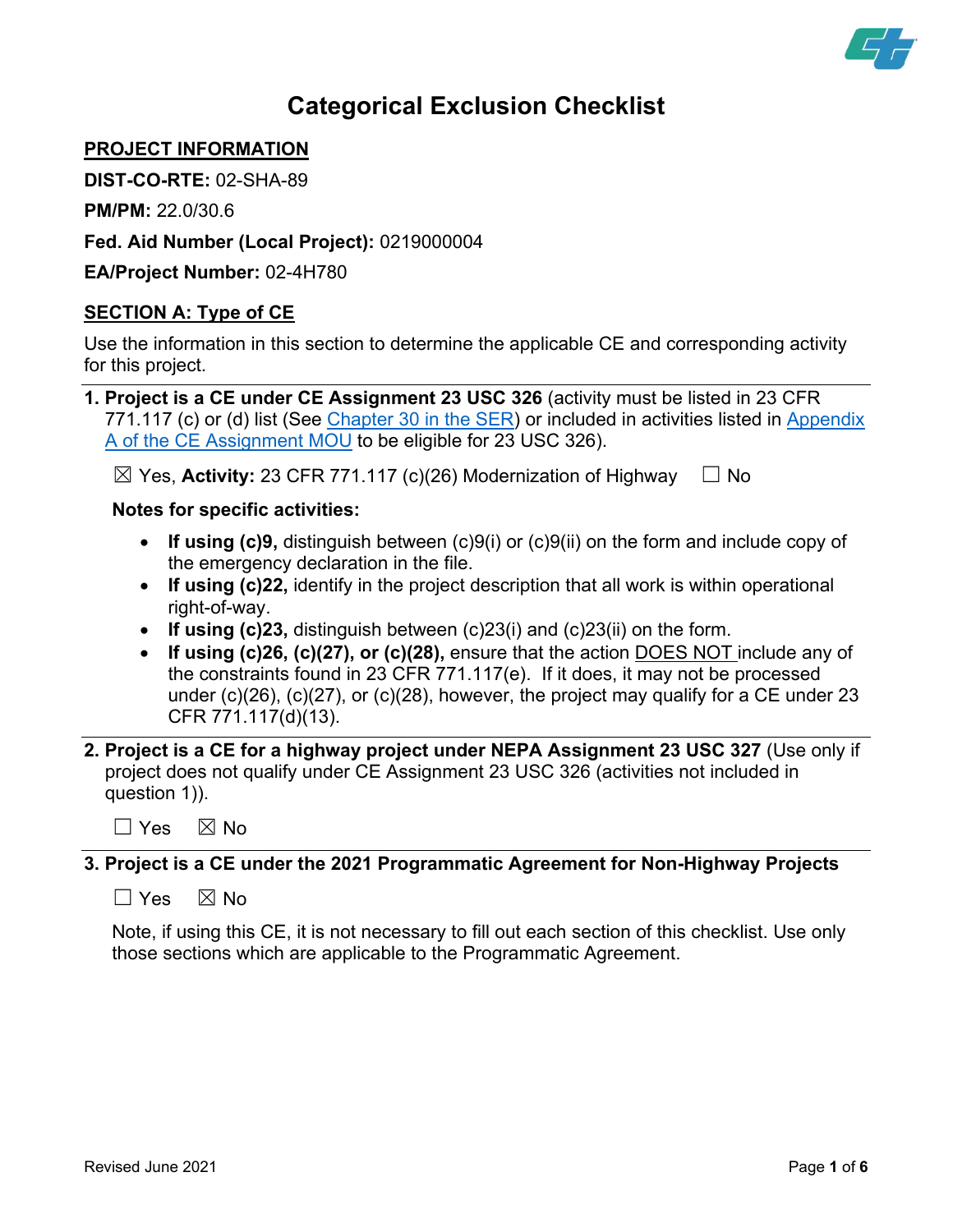# **4. Independent Utility and Logical Termini**

 $\boxtimes$  The project complies with NEPA requirements related to connected actions and segmentation (i.e. the project must have independent utility, connect logical termini when applicable, be usable and be a reasonable expenditure even if no additional transportation improvements in the area are made and not restrict further consideration of alternatives for other reasonably foreseeable transportation improvements). (FHWA Final Rule, "Background," Federal Register Vol. 79, No. 8, January 13, 2014.)

# **5. Categorical Exclusions Defined (23 CFR 771.117[a]).**

FHWA regulation 23 CFR 771.117(a) defines categorical exclusions as actions which:

- do not induce significant impacts to planned growth or land use for the area;
- do not require the relocation of significant numbers of people;
- do not have a significant impact on any natural, cultural, recreational, historic or other resources;
- do not involve significant air, noise, or water quality impacts;
- do not have significant impacts on travel patterns; or
- do not otherwise, either individually or cumulatively, have any significant environmental impacts.
- $\boxtimes$  Checking this box certifies that project meets the above definition for a Categorical Exclusion.

# **6. Exceptions to Categorical Exclusions/Unusual Circumstances (23 CFR 771.117[b]).**

FHWA regulation 23 CFR 771.117(b) provides that any action which normally would be classified as a CE but could involve *unusual circumstances* requires the Department to conduct appropriate environmental studies to determine if the CE classification is proper. Unusual circumstances include actions that involve:

- Significant environmental impacts;
- Substantial controversy on environmental grounds;
- Significant impact on properties protected by section 4(f) of the DOT Act or section 106 of the National Historic Preservation Act; or
- Inconsistencies with any Federal, State, or local law, requirement or administrative determination relating to the environmental aspects of the action.

## **All of the above unusual circumstances have been considered in conjunction with this project.** (Choose one)

- ☒ Checking this box certifies that **none of the above conditions apply** and that the project qualifies for a Categorical Exclusion.
- ☐ Checking this box certifies that unusual circumstances **are involved**. However, the appropriate studies/analysis have been completed, and it has been determined that the CE classification is still appropriate.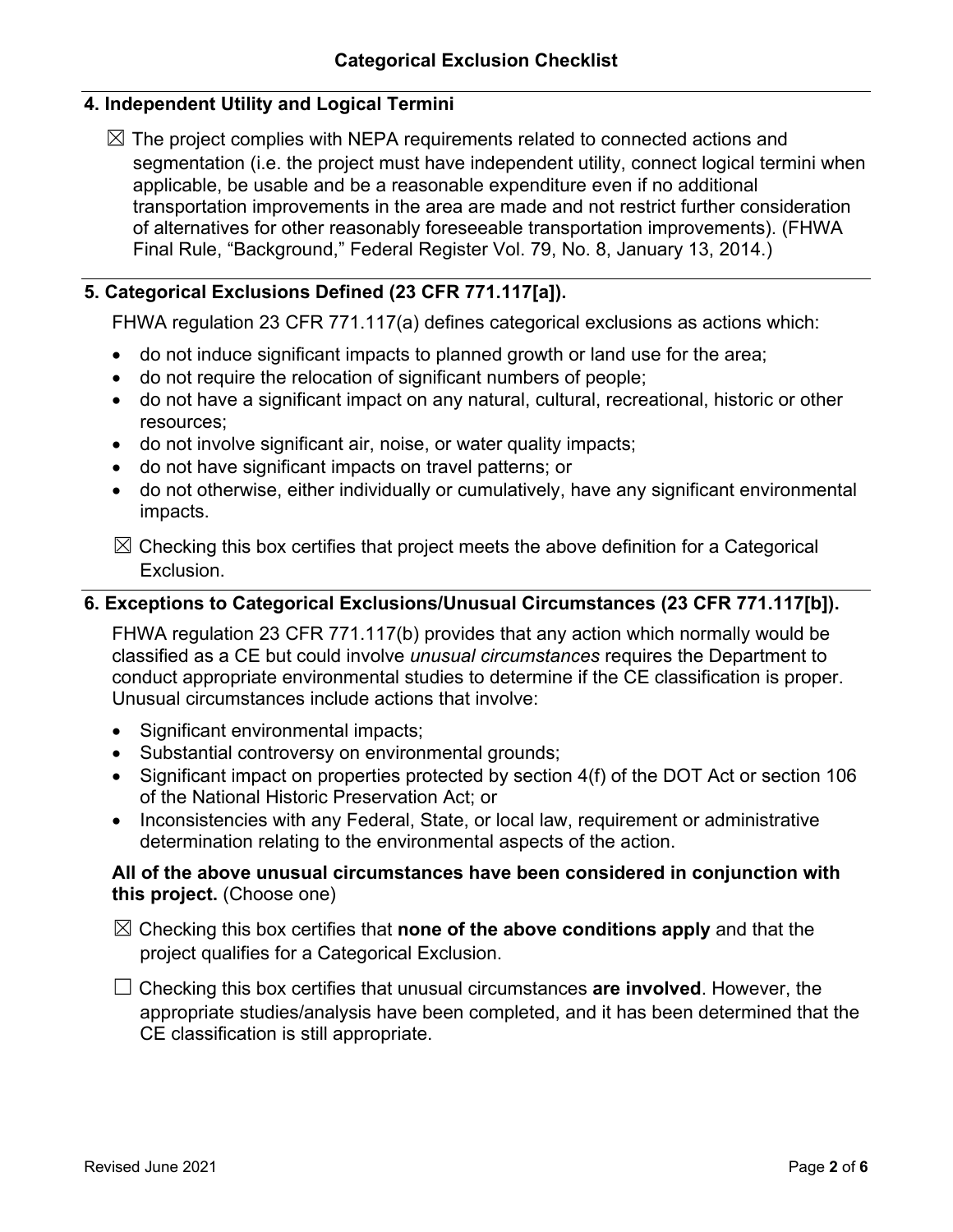## **Categorical Exclusion Checklist**

#### **SECTION B: Compliance with FHWA NEPA policy to complete all other applicable environmental requirements[1](#page-2-0) prior to making the NEPA determination:**

During the environmental review process for which this CE was prepared, all applicable environmental requirements were evaluated. Outcomes for the following requirements are identified below and fully documented in the project file. [**NOTE: EVERY SECTION BELOW MUST BE COMPLETED, DO NOT SKIP ANY SECTIONS.**]

#### **FSTIP**

 $\boxtimes$  The project description on the Categorical Exemption/Categorical Exclusion Form matches the project description in the FSTIP and RTP, and the appropriate page of the FSTIP is in the project file.

#### **Air Quality**

- $\boxtimes$  [Air Quality Conformity Findings Checklist](https://dot.ca.gov/programs/environmental-analysis/standard-environmental-reference-ser/forms-templates#conformity) has been completed and project meets all applicable AQ requirements.
- $\Box$  For 23 USC 326 projects which require an air quality conformity determination (this will apply to certain projects under 23 CFR 771.117(c)(22), (c)(23), (c)(26), (c)(27), and (c)(28)), list the date of the Caltrans conformity determination:
- $\Box$  For 23 USC 327 projects, list date of FHWA concurrence on conformity determination:

#### **Cultural Resources**

 $\boxtimes$  Section 106 compliance is complete.

- $\Box$  A Screened Undertaking Memo was prepared, or
- $\boxtimes$  A Historic Properties Survey Report was prepared, and the following finding was made:
	- $\Box$  No Historic Properties Affected  $\boxtimes$  No Adverse Effect with Standard Conditions

☐ No Adverse Effect ☐ Adverse Effect/MOA ☐ Phasing/Project PA

#### **Noise**

- 23 CFR 772
- $\Box$  Is this a Type 1 project?  $\Box$  Yes  $\Box$  No (skip this section.)
- $\Box$  Future noise levels with project either approach or exceed NAC or result in a substantial increase.
	- If yes:  $\Box$  Abatement is reasonable and feasible
		- $\Box$  Abatement is not reasonable or feasible

<span id="page-2-0"></span> $1$  Please consult the SER for a complete list of applicable laws, statutes, regulations, and executive orders that must be considered before completing the CE.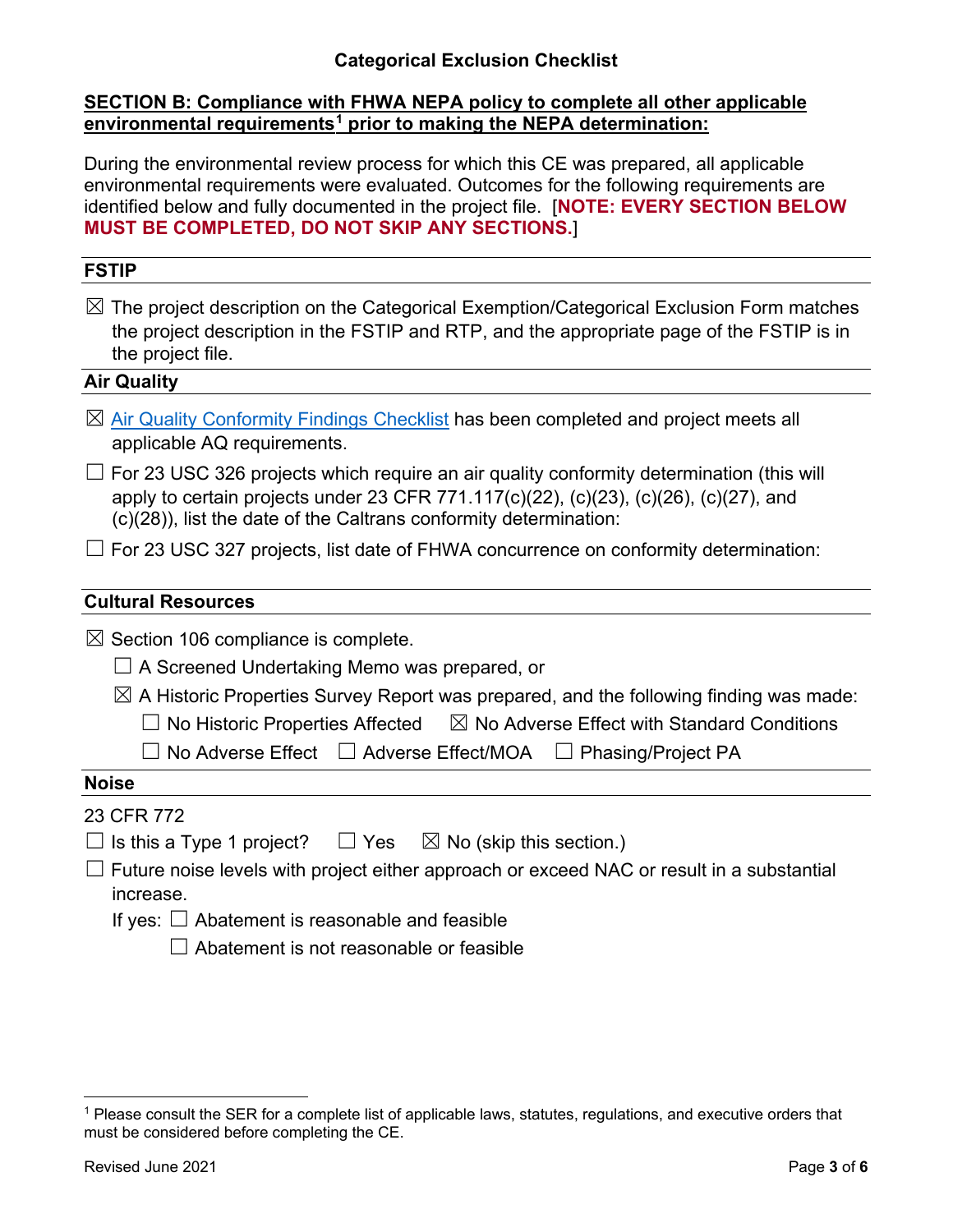| Bioloav |  |
|---------|--|
|         |  |

<span id="page-3-1"></span><span id="page-3-0"></span>

| <b>USFWS</b>                                                                            |  |  |  |  |
|-----------------------------------------------------------------------------------------|--|--|--|--|
| Species List <sup>2</sup> :                                                             |  |  |  |  |
| $\Box$ Not required                                                                     |  |  |  |  |
| $\boxtimes$ Required, Date: 2/25/22                                                     |  |  |  |  |
| <b>Effect Determination:</b>                                                            |  |  |  |  |
| $\boxtimes$ No Effect Section 7 (Federal Endangered Species Act)                        |  |  |  |  |
| Consultation with USFWS Findings (Effect determination):                                |  |  |  |  |
| $\Box$ Not Likely to Adversely Affect with USFWS Concurrence. Date: $\Box$ <sup>3</sup> |  |  |  |  |
| $\Box$ Likely to Adversely Affect with Biological Opinion Date: $\Box$ 3                |  |  |  |  |
| <b>NOAA Fisheries</b>                                                                   |  |  |  |  |
| Species List <sup>2</sup> :                                                             |  |  |  |  |
| $\boxtimes$ Not required                                                                |  |  |  |  |
| Required, Date: _____                                                                   |  |  |  |  |
| <b>Effect Determination:</b>                                                            |  |  |  |  |
| $\boxtimes$ No Effect Section 7 (Federal Endangered Species Act)                        |  |  |  |  |
| Consultation with NOAA Fisheries Findings (Effect determination):                       |  |  |  |  |
| $\Box$ Not Likely to Adversely Affect with NOAA Fisheries Concurrence. Date: $\Box$     |  |  |  |  |
| $\Box$ Likely to Adversely Affect with Biological Opinion Date: $\frac{3}{2}$           |  |  |  |  |
| <b>Essential Fish Habitat (Magnuson-Stevens Act)</b> Findings (Effect determination):   |  |  |  |  |
| $\boxtimes$ Magnuson-Stevens Fishery Conservation and Management Act does not apply     |  |  |  |  |
| No Adverse Effect $\Box$ Adverse Effect and consultation with NOAA Fisheries            |  |  |  |  |
| <b>Floodplains</b>                                                                      |  |  |  |  |
| Floodplains (Executive Order #11988)                                                    |  |  |  |  |

☐ No Floodplains ☒ No Significant Encroachment ☐ Significant Encroachment

<span id="page-3-2"></span> $^2$  See the "Changes to Species List Requirements" memo (April 9, 2021) for decision tree and information on determining if a list is required and date requirements.

<span id="page-3-3"></span><sup>&</sup>lt;sup>3</sup> If concurrence or BO is expected after PA&ED, enter "Pending" into this field.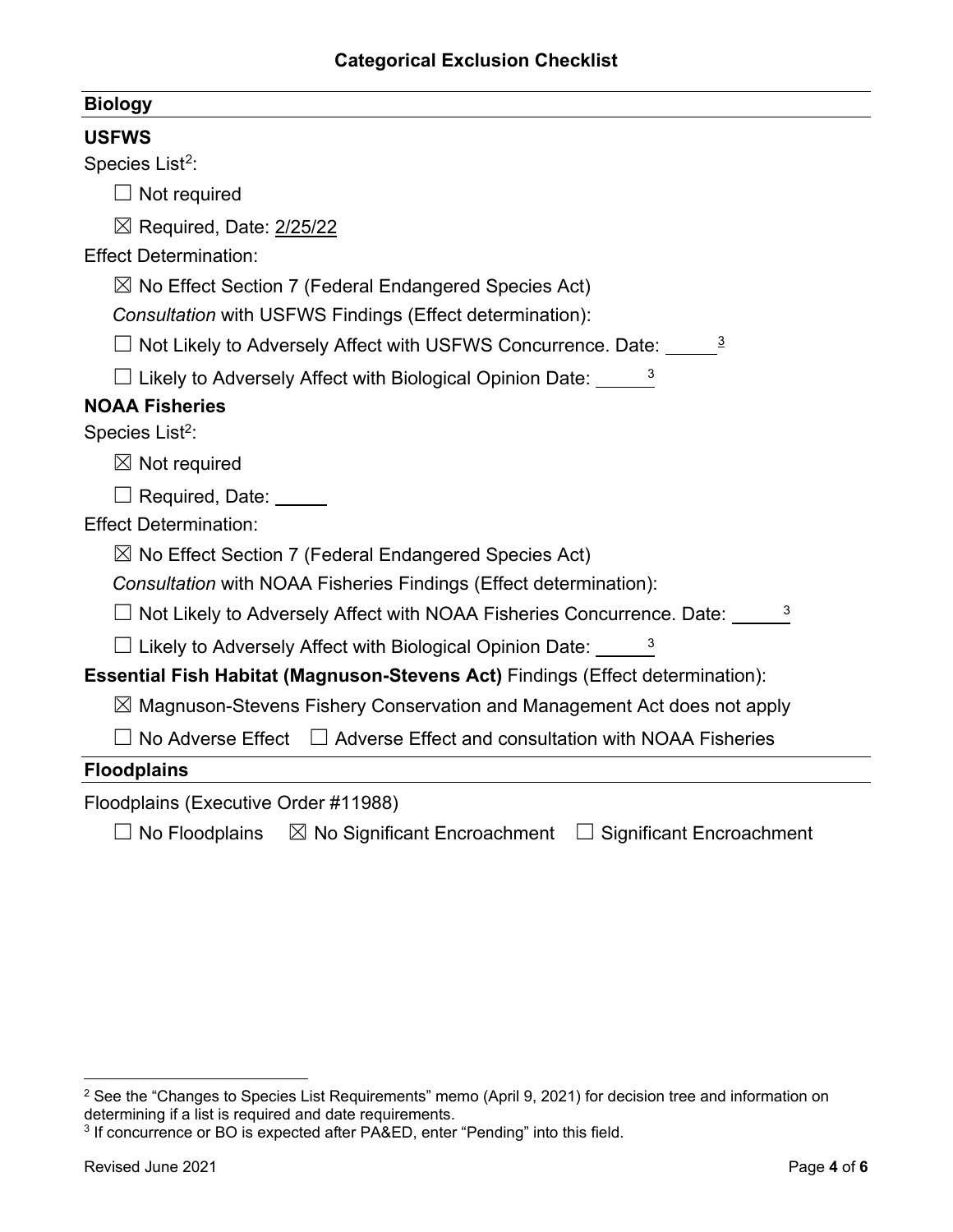| <b>Waters, Wetlands</b>                                                                                                                                                                                                                                                                                                                                                                                                 |  |  |  |  |  |
|-------------------------------------------------------------------------------------------------------------------------------------------------------------------------------------------------------------------------------------------------------------------------------------------------------------------------------------------------------------------------------------------------------------------------|--|--|--|--|--|
| Section 404 of the Clean Water Act<br>Impacts to Waters of the U.S.: $\boxtimes$ No $\Box$ Yes; anticipated approval:<br>$\Box$ Nationwide Permit<br>$\Box$ Individual Permit<br>$\Box$ Regional General Permit                                                                                                                                                                                                         |  |  |  |  |  |
| Letter of Permission                                                                                                                                                                                                                                                                                                                                                                                                    |  |  |  |  |  |
| Section 401 of the Clean Water Act<br>$\perp$ Exemption $\quad \  \square \,$ Certification<br>$\boxtimes$ Not Applicable                                                                                                                                                                                                                                                                                               |  |  |  |  |  |
| <b>Wetland Protection (Executive Order #11990)</b><br>$\boxtimes$ No Wetland Impact<br>Permanent Wetland Impact; Only Practicable Alternative Finding is included in a<br>separate document in the project file<br>Section 4(f) Transportation Act (23 CFR 774)                                                                                                                                                         |  |  |  |  |  |
| Section 4(f) regulation was considered as a part of the review for this project and a<br>determination was made:                                                                                                                                                                                                                                                                                                        |  |  |  |  |  |
| $\boxtimes$ Section 4(f) does not apply<br>There are no potential Section 4(f) properties in the project vicinity.<br>$\boxtimes$ The properties do not meet the definition of a Section 4(f) property, the project does<br>not "use" a Section 4(f) property, or the project meets the criteria for an exception<br>(e.g., temporary occupancy). Document in project file or CE.<br>Section 4(f) applies<br>De Minimis |  |  |  |  |  |
| $\Box$ Programmatic: Type: <u>List one of the five categories as defined in 23 CFR 774.3</u><br>Individual:<br>$\!\!\!\Box$ Legal Sufficiency Review complete<br>$\Box$ HQ Coordinator Review Complete                                                                                                                                                                                                                  |  |  |  |  |  |
| Section 6(f) – Properties Acquired with Land and Water Conservation Fund grants                                                                                                                                                                                                                                                                                                                                         |  |  |  |  |  |
| Was the above property purchased with grant funds from the Land and Water Conservation<br>Fund?                                                                                                                                                                                                                                                                                                                         |  |  |  |  |  |
| $\boxtimes$ No, Section 6(f) does not apply. No additional documentation required.                                                                                                                                                                                                                                                                                                                                      |  |  |  |  |  |
| $\forall$ es: $\Box$ Documentation of approval from National Park Service Director (through<br>California State Parks) has been received for the conversion/and replacement of 6(f)<br>property.                                                                                                                                                                                                                        |  |  |  |  |  |
| <b>Coastal Zone</b>                                                                                                                                                                                                                                                                                                                                                                                                     |  |  |  |  |  |
| Coastal Zone Management Act of 1972<br>$\boxtimes$ Not in Coastal Zone<br><b>Qualifies for Waiver</b><br><b>Qualifies for Exemptions</b><br><b>Coastal Permit Required</b><br>Consistent with Federal, State, and Local Coastal Plans<br><b>Federal Consistency</b>                                                                                                                                                     |  |  |  |  |  |
|                                                                                                                                                                                                                                                                                                                                                                                                                         |  |  |  |  |  |